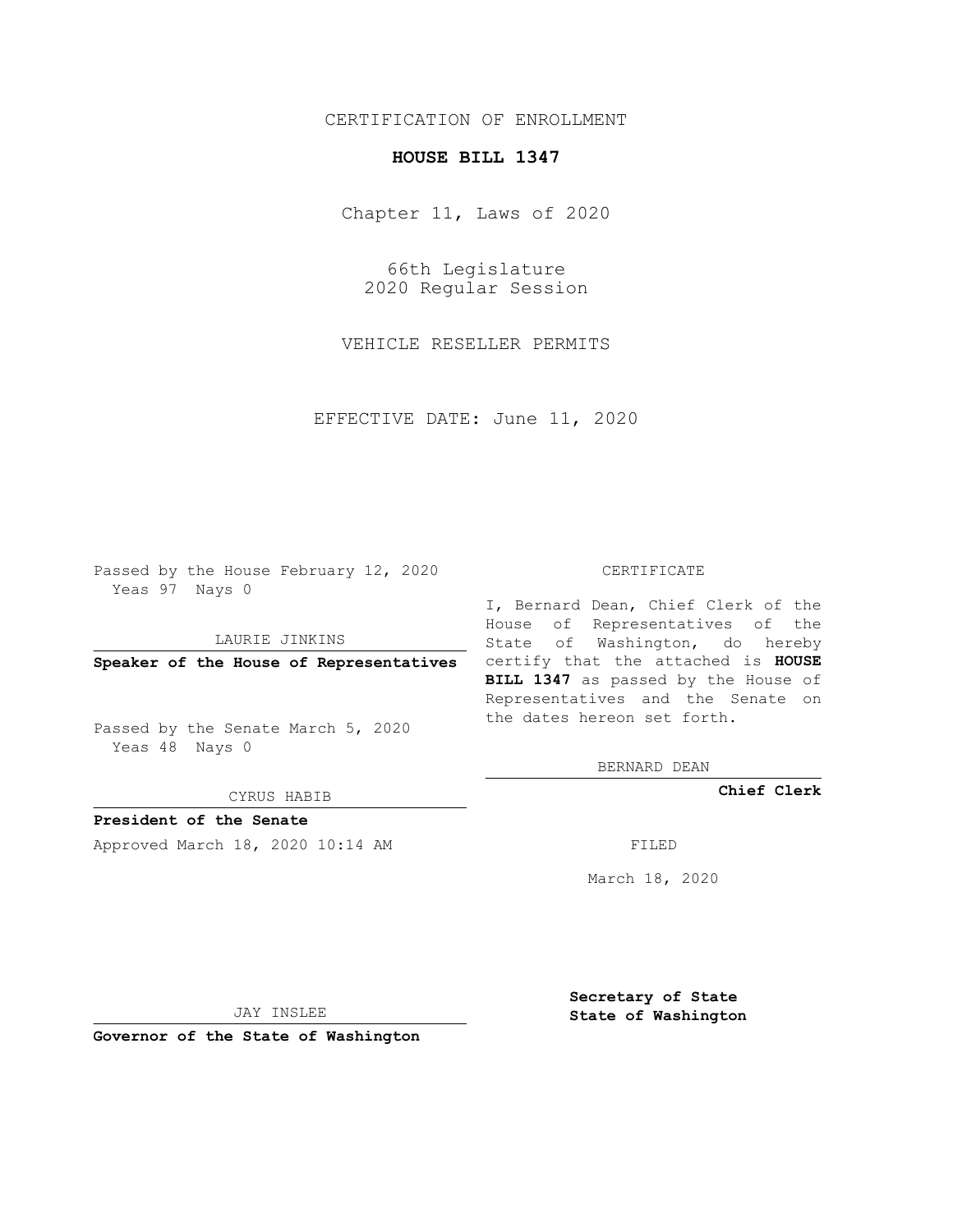## **HOUSE BILL 1347**

Passed Legislature - 2020 Regular Session **State of Washington 66th Legislature 2019 Regular Session By** Representatives Barkis, Kirby, Volz, Vick, and Springer Read first time 01/18/19. Referred to Committee on Finance.

1 AN ACT Relating to vehicle reseller permits; amending RCW 2 82.12.045; and adding a new section to chapter 46.04 RCW.

3 BE IT ENACTED BY THE LEGISLATURE OF THE STATE OF WASHINGTON:

4 **Sec. 1.** RCW 82.12.045 and 2010 c 161 s 904 are each amended to 5 read as follows:

 (1) In the collection of the use tax on vehicles, the department of revenue may designate the county auditors of the several counties of the state as its collecting agents. Upon such designation, it shall be the duty of each county auditor to collect the tax at the time an applicant applies for transfer of certificate of title to the 11 vehicle, except when the applicant:

12 (a) Exhibits a dealer's report of sale showing that the retail 13 sales tax has been collected by the dealer;

14 (b) Presents a valid reseller permit issued to the vehicle owner 15 by the department of revenue under the authority of RCW 82.32.780;

16 (c) Presents a written statement signed by the department of 17 revenue, or its duly authorized agent showing that no use tax is 18 legally due; or

19 ((<del>(c)</del>)) (d) Presents satisfactory evidence showing that the 20 retail sales tax or the use tax has been paid by the applicant on the 21 vehicle in question.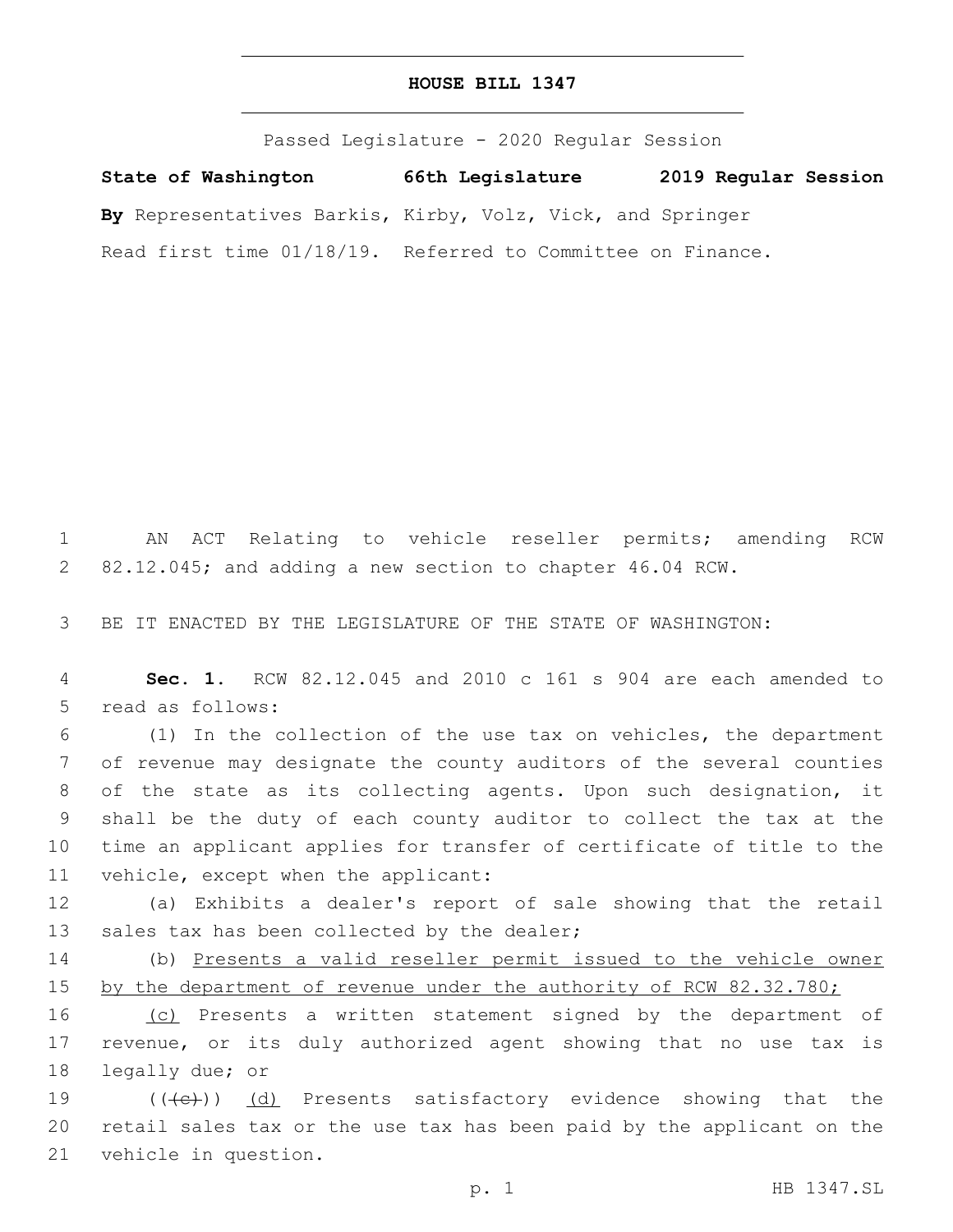(2) As used in this section, "vehicle" has the same meaning as in 2 RCW 46.04.670.

 (3) It shall be the duty of every applicant for registration and transfer of certificate of title who is subject to payment of tax under this section to declare upon the application the value of the vehicle for which application is made, which shall consist of the consideration paid or contracted to be paid therefor.

 (4) Each county auditor who acts as agent of the department of revenue shall at the time of remitting vehicle license fee receipts on vehicles subject to the provisions of this section pay over and account to the state treasurer for all use tax revenue collected under this section, after first deducting as a collection fee the sum of two dollars for each motor vehicle upon which the tax has been collected. All revenue received by the state treasurer under this section shall be credited to the general fund. The auditor's collection fee shall be deposited in the county current expense fund. A duplicate of the county auditor's transmittal report to the state treasurer shall be forwarded forthwith to the department of revenue.

 (5) Any applicant who has paid use tax to a county auditor under this section may apply to the department of revenue for refund thereof if he or she has reason to believe that such tax was not legally due and owing. No refund shall be allowed unless application therefor is received by the department of revenue within the statutory period for assessment of taxes, penalties, or interest prescribed by RCW 82.32.050(4). Upon receipt of an application for refund the department of revenue shall consider the same and issue its order either granting or denying it and if refund is denied the taxpayer shall have the right of appeal as provided in RCW 82.32.170, 29 82.32.180, and 82.32.190.

 (6) The provisions of this section shall be construed as cumulative of other methods prescribed in chapters 82.04 through 82.32 RCW, inclusive, for the collection of the tax imposed by this chapter. The department of revenue shall have power to promulgate such rules as may be necessary to administer the provisions of this section. Any duties required by this section to be performed by the county auditor may be performed by the director of licensing but no collection fee shall be deductible by said director in remitting use 38 tax revenue to the state treasurer.